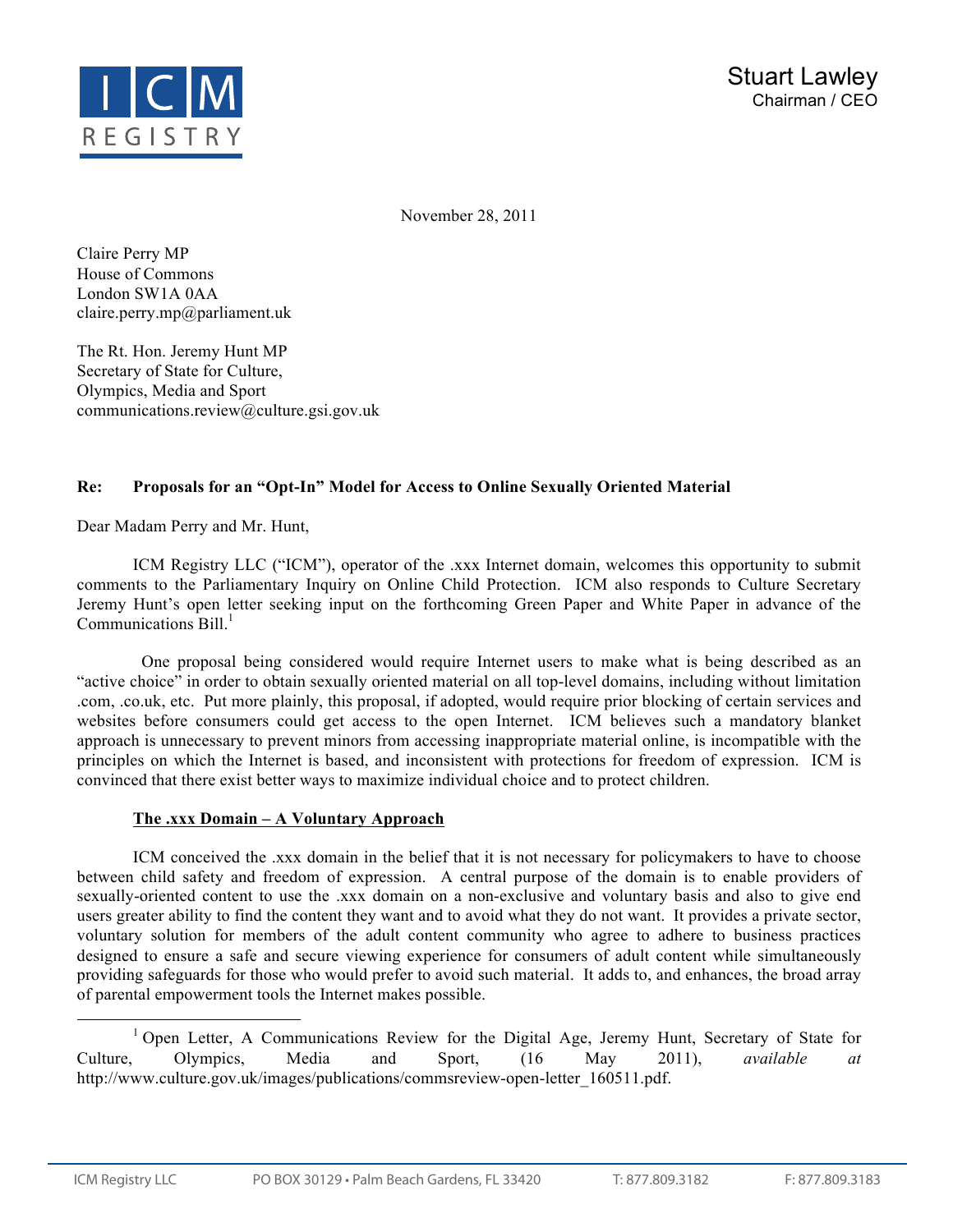In securing Internet Corporation for Assigned Names and Numbers ("ICANN") approval to operate the .xxx domain, ICM is both philosophically committed and contractually bound to the voluntary, non-regulatory principles on which the global Domain Name System is based. The community of .xxx consists of individuals, business, entities, and organizations that have agreed to comply with policies and best practices guidelines promulgated by IFFOR and (a) provide online adult entertainment intended for consenting adults; (b) represent providers; or (c) provide products or services to providers and representatives of the community.

Baseline policies for the domain include ethical business practices that responsible members of the adult community already follow: strict policies against child abuse images and marketing to children, prohibitions on malware, spyware or SPAM advertising, protections for consumer privacy, and protections for intellectual property. In addition, ICM has implemented a unique MetaCert Tagging system, so that individuals wishing to avoid sexually oriented material may easily filter out unwanted content; it automatically labels all .xxx websites as potentially containing adult content thus allowing parents and schools to effectively block access to those websites. The MetaCert Tagging System goes a step further by also labeling hundreds of thousands of adult sites in other domains (including .com and .co.uk). Such an approach gives parents and schools a powerful tool to prevent children from viewing that content, while preserving free expression.

## **Is Compulsion Required to Protect Children?**

Those who advocate an "opt in" approach – blocking content in advance – assert that such a solution is necessary because voluntary approaches are ineffective. But that argument for prior restraint is not supported by the findings of numerous expert panels that have studied the issue. The Bailey Report recommended that the Internet industry "must act decisively to develop and introduce effective parental controls," and said the industry should ensure that customers "make an active choice over what sort of content they want their children to access."<sup>2</sup> But this does not suggest that mandatory, across-the-board governmental policies are warranted. Indeed, the recent European Union report on online safety for children focused more on educating parents and children about online risks, and providing appropriate tools to support individual choice, such as blocking or filtering technologies. $3$ 

These findings are consistent with those of numerous expert reports on the issue of online safety.<sup>4</sup> The collective product of extensive review by hundreds experts, the major studies agree on four key principles in this

 2 Reg Bailey, *Letting Children Be Children*, Report of the Independent Review of the Commercialisation and Sexualisation of Childhood (June 2011) at 39.

<sup>3</sup> Livingstone, S., Haddon, L., Gorzig, A., and Olafsson, K., *Risks and Safety on the Internet: The Perspective of European Children* (2011) at 145-151.

<sup>4</sup> *Safer Children in a Digital World: The Report of the Byron Review*, March 27, 2008, www.dcsf.gov.uk/byronreview/pdfs/Final%20Report%20Bookmarked.pdf ("*Byron Report*"); Online Safety and Tech. Working Group, *Youth Safety on a Living Internet*, www.ntia.doc.gov/reports/2010/OSTWG\_Final\_Report\_060410.pdf (2010); *Enhancing Child Safety & Online Technologies: Final Report of the Internet Safety Technical Task Force to the Multi-State Working Group on Social Networking of State Attorneys General of the United States*, Dec. 31, 2008, at 10, http://cyber.law.harvard.edu/pubrelease/isttf ("*ISTTF Report*"); *PointSmart.ClickSafe: Task Force Recommendations for Best Practices for Online Safety and Literacy*, www.pointsmartclicksafe.org/report (2009) ("*PointSmart Report*"); *Youth, Pornography and the Internet* (Washington, DC: National Academy Press, 2002), www.nap.edu/html/youth\_internet ("*Thornburgh Report*"); COPA Commission, *Report to Congress*, October 20, 2000, www.copacommission.org ("*COPA Commission Report*"). *See also* UK Department for Children, Schools and Families and the Department for Culture, Media and Sport, THE IMPACT OF THE COMMERCIAL WORLD ON CHILDREN'S WELLBEING – REPORT OF AN INDEPENDENT ASSESSMENT (December 2009).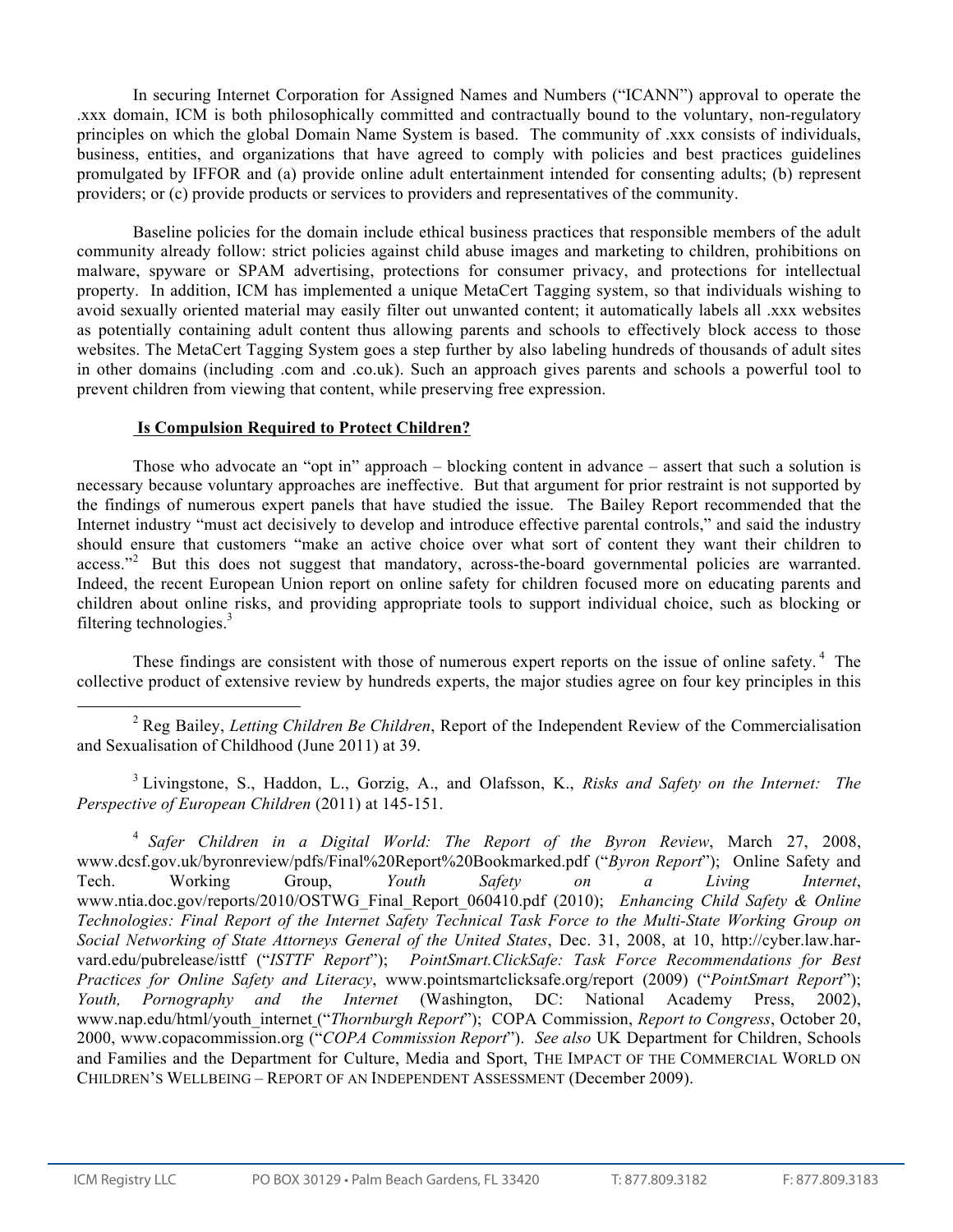area: (1) educating children and parents about media use is the *primary* solution for most concerns about online risks; (2) parents should be empowered with an array of tools for controlling content, but there is no quick fix or silver bullet; (3) industry can help parents with self-regulatory measures and best practices to increase the efficacy of content management tools; and (4) inflexible, top-down government mandates quickly become outdated and do not work, while technological mandates also stifle innovation.

These expert reviews consistently have found that voluntary measures supported by industry are likely to be significantly more effective than legislated or mandated solutions." *PointSmart Report* at 8. The COPA Commission emphasized the risks inherent in moving from voluntary efforts into government mandates. *COPA Commission Report* at 23, 28-29, 31. In particular, the *Byron Report* recommended a cooperative and selfregulatory approach rather than government attempts to regulate industry, which carry "a serious risk that the beneficial joint working arrangements would be lost." *Byron Report* at 69 (top-down mandates "may struggle to frame effective legislation given fast-changing technology" and may "become over prescriptive [or] stifle innovation").

## **Threats to Freedom of Expression**

Online communication is uniquely-suited to facilitating individual choice. As a consequence, mandatory, one-size-fits-all policy solutions are particularly destructive to freedom of expression when applied to the Internet. The European Court of Justice last week reaffirmed that requiring ISPs to use filtering measures to impose advance blocking of content and to apply such measures indiscriminately to all customers is inconsistent with Article 10 of the European Convention on the Protection of Human Rights and Fundamental Freedoms. *Scarlet Extended SA v. Societe Belge des Autuers, Compositeurs et Editeurs (SABAM)*, Case C-70/10 (Nov. 24, 2011).

Some advocates of "opt-in" solutions claim that system-wide solutions are necessary because seventythree percent of British households have Internet access and children in those households are heavy Internet users. Such claims purport to spy a solution by peering at the problem through the wrong end of the telescope. When policymakers look for ways to protect children, it is not as important to know how many households have Internet service as it is how many households have *children*. Otherwise, a blanket policy that denies access to broad swaths of Internet content until people ask permission to view it merely treats adult citizens as if they were children.

Such a monolithic solution is drastically overbroad, because children under 18 account for only 23 percent of the UK's population.<sup>5</sup> This means that three-quarters of households in the UK have no children residing therein. To require advance blocking of Internet content in all households in the interest of protecting a minority of them is plainly excessive, particularly when those households may avail themselves of parental empowerment tools.

Thus, as the EU Court of Justice found, mandatory blocking is incompatible with the concept of an open Internet, and inconsistent Article 10, which guarantees the freedom "to receive and impart information and ideas without interference by public authority and regardless of frontiers." We acknowledge that such protections for free expression are not unlimited, but to restrict information in all households because some may not use the tools

 <sup>5</sup> *See* Census 2001 First Results on Population in England and Wales, Population at Census Day 2001: Resident Population by Single Year of Age & Sex, United Kingdom, Table P1, at 3 (Rel. 30 Sept. 2002), *available at* http://www.ons.gov.uk/ons/rel/census/census-2001-first-results-on-population-in-england-andwales/first-results-on-population-in-england-and-wales/index.html (total population in the UK was 58,789,194 and population 0-17 was 13,354,297). *See also* Region & Country Profiles – Key Statistics, Key statistics – Population, Health and Welfare (Rel. 28 October 2011), *available at http://www.ons.gov.uk/ons/rel/regionaltrends/region-and-country-profiles/key-statistics/regional-profiles---key-statistics-tables---oct-2011.xls*. (according to the most recent estimates, children under 16 make up only 18.6 percent of UK population).